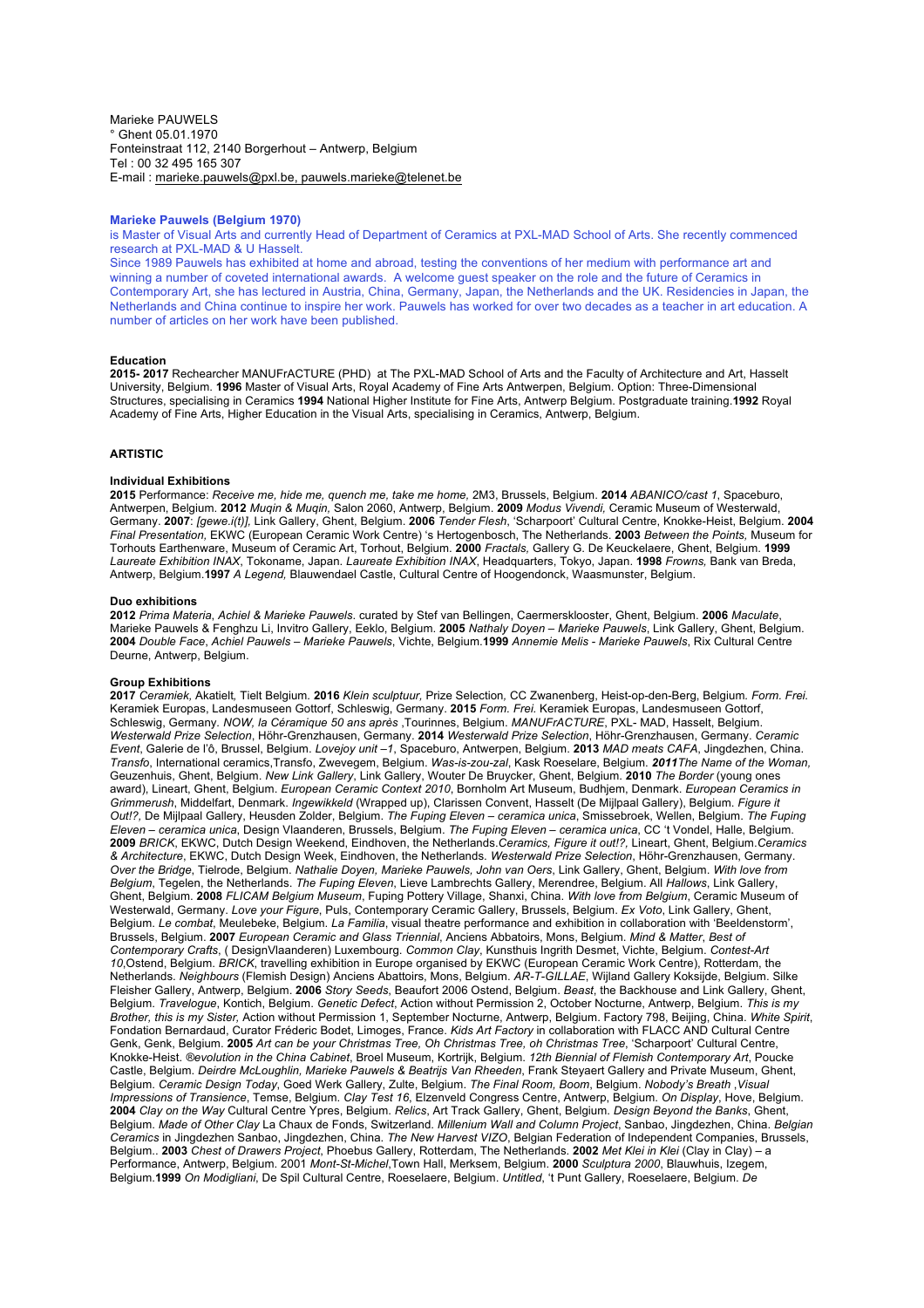*Spanjestraat (Spain Street)* Paris Halls Gallery, Roeselaere, Belgium. *G2, Drevegebeuren* , G2 – A Happening on the Avenue, Roeselaere, Belgium. Containerproject *Anno 2002*, Roeselaere, Belgium. *Guido Gezelle, a Flemish Poet*, Poet's Garden, Roeselaere, Belgium. *De Bron( The Wellspring)* Rodenbach Castle, Roeselare , Belgium. **1998** *Frederico Garcia Lorca – words, images*, Ieper, Belgium. **1997** *International Exhibition of Ceramic Art*, Cirkel Studio, Brasschaat, Belgium. **1996** *Royal Academy of Fine Arts - Laureate Exhibition*, Hoboken Fort, Hoboken, Belgium. **1995** *De Vloeiende Lijn in Porselein (Fluid Line of Porcelain),* Desko Gallery, Kortemark, Belgium. *Sculptura 95* Open Air Exhibition, Ardooie Castle, Belgium. **1994** *A Contemporary Art Exhibition*, ADFAS, Antwerp, Belgium. One hundred *Ceramic Artists for Doctors without Frontiers*, Mechelen, Belgium. *Contemporary Belgian Ceramics*, Gaudi Gallery, Landgraaf, The Netherlands. **1993** *Fin de Siècle (End of an Era),* De Singel Concert Hall, Antwerp, Belgium. *Diamond Inspired*, A Travelling Exhibition, Royal Academy of Fine Arts, Antwerp, Belgium. *Eenheid in Verscheidenheid (Unity in Diversity),* Desko Gallery, Kortemark, Belgium. **1992** *CMW Exhibition*, Rivierenhof Castle Gallery, Deurne, Belgium.**1991** *Müsing Competition,* Antwerp, Belgium. **1990** *Bugatti* Competition Zoological Gardens, Antwerp, Belgium.

### **Awards & Selections**

**2014** *Selected Westerwald Prize*, European Prize for Ceramics, Höhr-Grenzhausen, Germany. **2011** Purchase "Appolonia" acquired by Province of East Flanders, Belgium. **2010** 1st prize *Young Ones Award* Lineart – the Border, Ghent, Belgium. *Selected European Ceramic Context*, Bornholm, Denmark. **2009** 1st prize *Westerwald Prize*, European Prize for Ceramics - Sculpture & Installation Arts, Höhr- Grenzhausen, Germany. **2003** Selected *Design Vlaanderen*, Brussels, Belgium. **1998**1st prize *Inax Design Prize* – Top Japanese Prize for European Ceramists, Tokoname, Japan. **1993** 1st prize *Diamond Inspired Award*, Antwerp, Belgium. **1990** 1st prize *Müsing Award*, Antwerp, Belgium. 1st prize, *Bugatti Award*, Zoological Gardens of Antwerp, Belgium. **1988**  various *VRIKA Awards* – Friends of the Royal Academy of Fine Arts, Antwerp, Belgium.

#### **Art Commissions**

**2012** *Mountain Project*, Jingdezhen, China/ Preparatory to Caermersklooster Exhibition, Ghent, Belgium. **2011** Culture Department, Province of East Flanders - realisation of the awards for Culture Prize 2010 winners. **2009** Integrated Artwork in Centre for Psychiatric Care, 'Ter Heide', Genk, Belgium. **2008** *La Familia*, visual theatre performance under guidance of Pol Pauwels and exhibition in cooperation with 'Beeldenstorm', Brussels, Belgium. Belgian Ambassador for the *FULE Project* in Fuping, China. **2007** *BRICK* Architectural Project organised by the European Ceramic Work Centre (EKWC), 's Hertogenbosch, the Netherlands. **2006** Project in a glass factory in Boshan, Zebo, China. **2004** Millenium Wall and Column Project, Jingdezhen, China. **2003** European Ceramic Work Centre (EKWC), 's Hertogenbosch, The Netherlands – a three month artists residency.**1999** Reconstruction of *the Paul Cauchie sgraffitos* at "Maison de Lune" in Brussels, Belgium under the expert guidance of Pierre Goetinck and architect Francis Metzger. **1998** Concept, design, exhibitions and workshops with the INAX Company, Tokoname, Japan.

### **Ceramics Lectures and Interviews**

**2014** Conference *Making is thinking*, lecture about the **department** of ceramics of the PXL-MAD School of Arts, Hochschule Koblenz, Institut für Künsterische Keramik und Glas (IKKG), Höhr-Grenzhausen, Germany. *Relaunch*<sup>2</sup> Conference, *What's the matter?* University of Linz, Austria. **2013** *What's the matter* & *Modus Vivendi*, lectures at Tsing Hua University, Beijing , China. *The Figure in Ceramics*, lecture at symposium in "Keramikmuseum Westerwald", Höhr-Grenzhausen, Germany. *What's the matter* & *Modus Vivendi*, Jingdezhen Ceramic Institute, Jingdezhen, China. *Was - is - zal - zou*, lecture, SASK Roeselare. **2012** *Marieke Pauwels – Andrew Burton*, *Architec – Tour,* Academy of Mol, Belgium. Lecture, Masterstudio JOESK – MAD Faculty, Hasselt, Belgium. **2011** *Marieke Pauwels*, Architec – Tour, Ypres, Belgium. *'What's the matter?* lecture about the Ceramics Department at the MAD Faculty, Colloquium *The Future of Ceramics Education in Europe* – EKWC, The Netherlands. Lecture and Masterclass Royal College, London, Great Britain. **2010** *Lecture Lounge*, 'Lineart' (interview gynaika), Ghent, Belgium. *Kunst stop* (*Art Stop)* (interview), CC Muze, Heusden Zolder, Belgium. **2008** Opening Belgium Ceramic Arts Museum / FuLe International Ceramic Arts Museums, Fuping, China. **2007** Lecture in the Cultural Centre of Strombeek-Grimbergen, Belgium. **2006** Goed Werk (Good Work) Gallery, Zulte, Belgium. "Frank Steyaert" Gallery and private museum, Ghent, Belgium. **2005** Het laatste huis (The Final Room), Boom, Belgium.

### **Curatership**

**2013** *MAD meats CAFA*, Jingdezhen, China. **2012** *… and Mady Played*, Masterclass Performances Mad-Faculty, Hasselt, Belgium. **2009** *Chantier* (Construction Site), VVB 82 Gallery, Berchem, Belgium. **2006** *Opslaan als* (Save as), exhibition on the theme of spatial memory, Hof De Bist Arts Centre, Ekeren, Belgium.

### **ART EDUCATION**

**2015-2017** Coördinator & professor of the Department of Ceramics at he PXL-MAD School of Arts , Belgium. Rechearcher MANUFrACTURE at The PXL-MAD and the Faculty of Architecture and Art, Hasselt University.

**2009-2017** Coördinator & professor of the Department of Ceramics at the PXL-MAD School of Arts, Hasselt, Belgium. Department of

Visual Arts, Academic Master Programme.

**1992-2014** Professor at Hove City Academy for Visual Arts, Belgium, Gemeentelijke Kunstacademie Hove.

**2013** MAD meats CAFA, Jingdezhen, China ( guest professor)

**2011** Guest professor at the Department of Ceramics at the Royal College of London (lecture and coaching of masterstudents at the Ceramics and Glass Departments)

**2007** Professor at Sint Lucas College, Art Department of the "Karel de Grote" or Charlemagne Institute for Higher Education, Antwerp), **Belgium** 

**2005** Guest lecturer at the Arts Department of the Institute of Higher Education of Zebo, China.

**2000-2002** Professor at Sint Lucas, Arts Department of the "Karel de Grote" or Charlemagne Institute for Higher Education, Antwerp, Belgium.

**1992-2000** Professor at City Academy for Fine Arts, Roeselaere, Belgium.